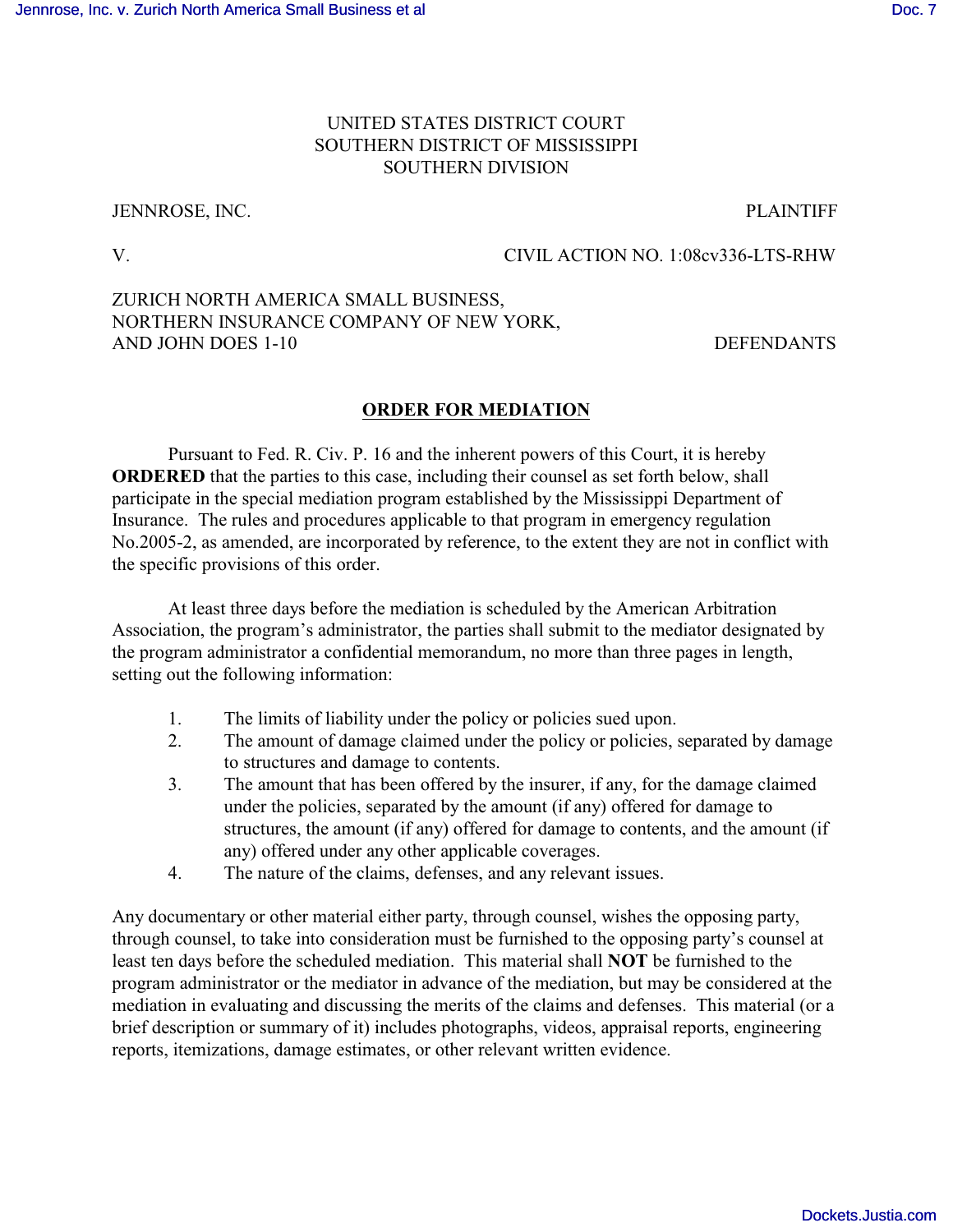This mediation will be subject to Rule 408 of the Federal Rules of Evidence. This mediation will have a basic time limit of no more than three hours unless, in the judgment of the mediator, substantial progress is being made toward settlement. EACH PARTY SHALL ATTEND THE MEDIATION AND EACH PARTY SHALL BE REPRESENTED AT THE MEDIATION BY ONLY ONE COUNSEL OF RECORD, AND NO OTHER REPRESENTATIVE OR PERSON MAY APPEAR AT THE MEDIATION ON BEHALF OF ANY PARTY OR THEIR COUNSEL.

In the event a party or counsel does not have maximum settlement authority, each party shall have immediate access, by telephone or in person, to an individual who is authorized to approve or decline proposed settlements. Insurance company representatives shall have immediate access, by telephone or in person, to an individual who has authority to authorize settlements in an amount at least up to or beyond the policy limits of the insurance contracts that have been sued upon. For the purposes of this Order, and because public telephones will not be available, the Court's prohibition against the use of cell phones in the United States Courthouse will be suspended, and counsel may communicate by these devices for any reason associated with the mediation. No other communication or recording devices of any kind shall be allowed in the mediation.

This mediation will take place in the Dan M. Russell, Jr., United States Courthouse, 2012 15<sup>th</sup> Street, Gulfport, Mississippi. Counsel for the parties will be notified of the date of, time of, and room where the mediation is to take place through the American Arbitration Association. ONCE A MEDIATION HAS BEEN SCHEDULED, IT MAY NOT BE RESCHEDULED WITHOUT THE COURT'S PERMISSION. NEITHER COUNSEL NOR THE PARTIES MAY CONTACT AAA OR THE MEDIATOR IN THIS OR ANY OTHER REGARD, INCLUDING, BUT NOT LIMITED TO, SCHEDULING OR ATTENDANCE. Furthermore, the mediator is hereby empowered to contact the presiding United States Magistrate Judge as to any issue that must be resolved in the course of the mediation.

The parties are admonished to cooperate with the mediator in a good faith effort to resolve any disputed issues of liability and damages susceptible of resolution by agreement of the parties. All parties and their counsel are reminded of their continuing duties and obligations after suit is filed. *See*, *e. g.*, *Gregory v. Continental Insurance Co.*, 575 So. 2d 534 (Miss. 1990); Fed. R. Civ. P. 11. *Cf. Universal Life Insurance Co. v. Veasley*, 610 So. 2d 290 (Miss. 1992). A party's and counsel's failure to attend and participate in this mediation, without good cause, shall result in the imposition of appropriate sanctions.

It is the policy of the Court to support and encourage the voluntary resolution of claims. In the event the parties wish to undertake private mediation in lieu of participation in this mediation program, their counsel shall inform the Court in writing within ten days of the date of this Order that they wish to pursue this alternative. However, if this alternative is chosen, the parties and their counsel shall be required to choose their own mediator and hold the private mediation no later than December 11, 2008. All counsel shall report to the Court when the private mediation was held and whether or not it was successful. Failure to notify the Court in a timely manner or satisfy any of the requirements or provisions of this order shall result in the